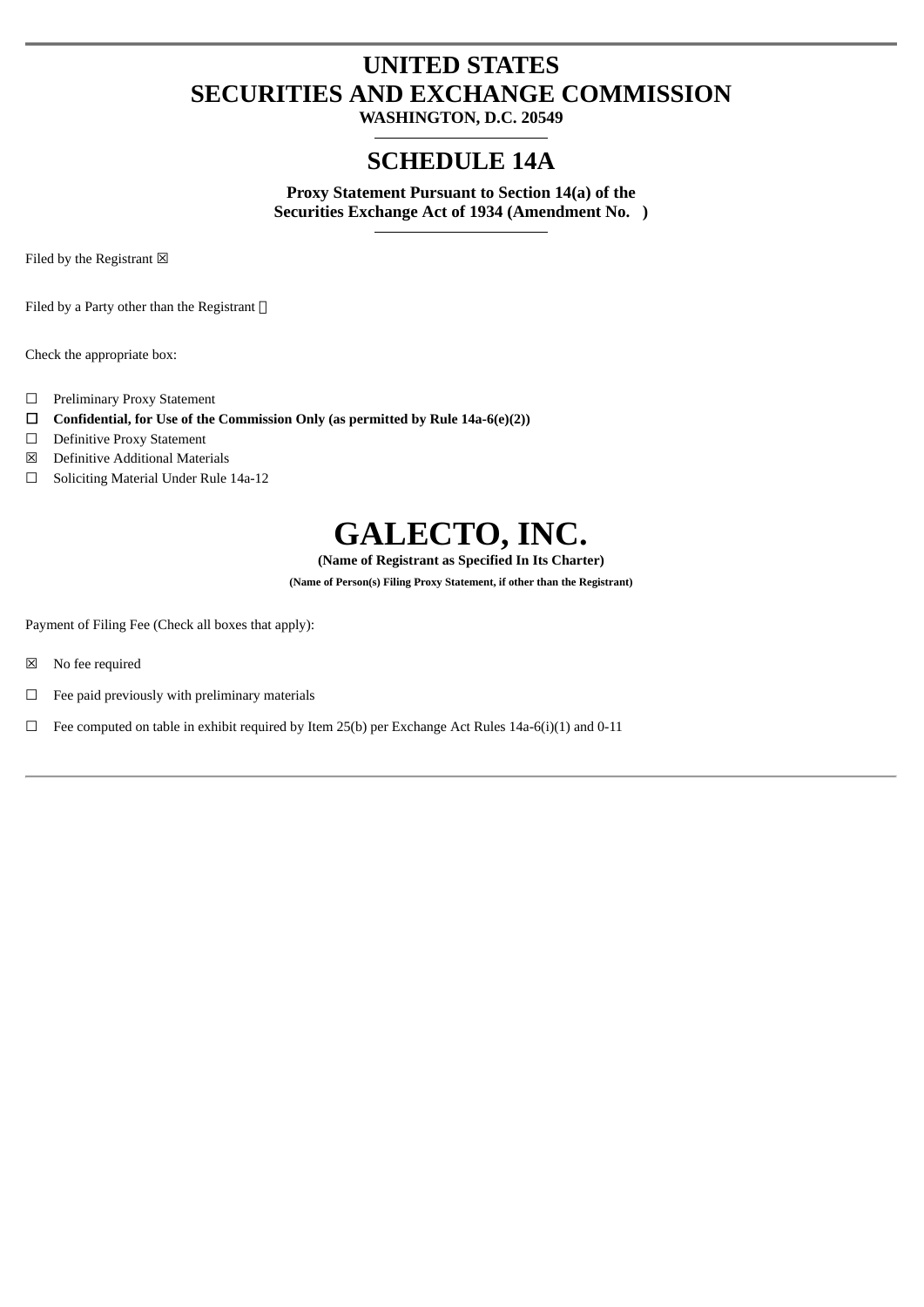

**GALECTO, INC.** 2022 Annual Meeting Vote by June 13, 2022 11:59 PM ET



GALECTO, INC.<br>75 STATE STREET, SUITE 100<br>BOSTON, MA 02109<br>ATTN: GARRETT WINSLOW



#### You invested in GALECTO, INC. and it's time to vote!

You have the right to vote on proposals being presented at the Annual Meeting. This is an important notice regarding the availability of proxy material for the shareholder meeting to be held on June 14, 2022.

#### Get informed before you vote

View the Notice & Proxy Statement, Form 10-K online OR you can receive a free paper or email copy of the material(s) by requesting prior to May 31, 2022. If you would like to request a copy of the material(s) for this and/or future shareholder meetings, you may (1) visit www.ProxyVote.com, (2) call 1-800-579-1639 or (3) send an email to sendmaterial@proxyvote.com. If sending an email, please include your control number (indicated below) in the subject line. Unless requested, you will not otherwise receive a paper or email copy.



\*Please check the meeting materials for any special requirements for meeting attendance.